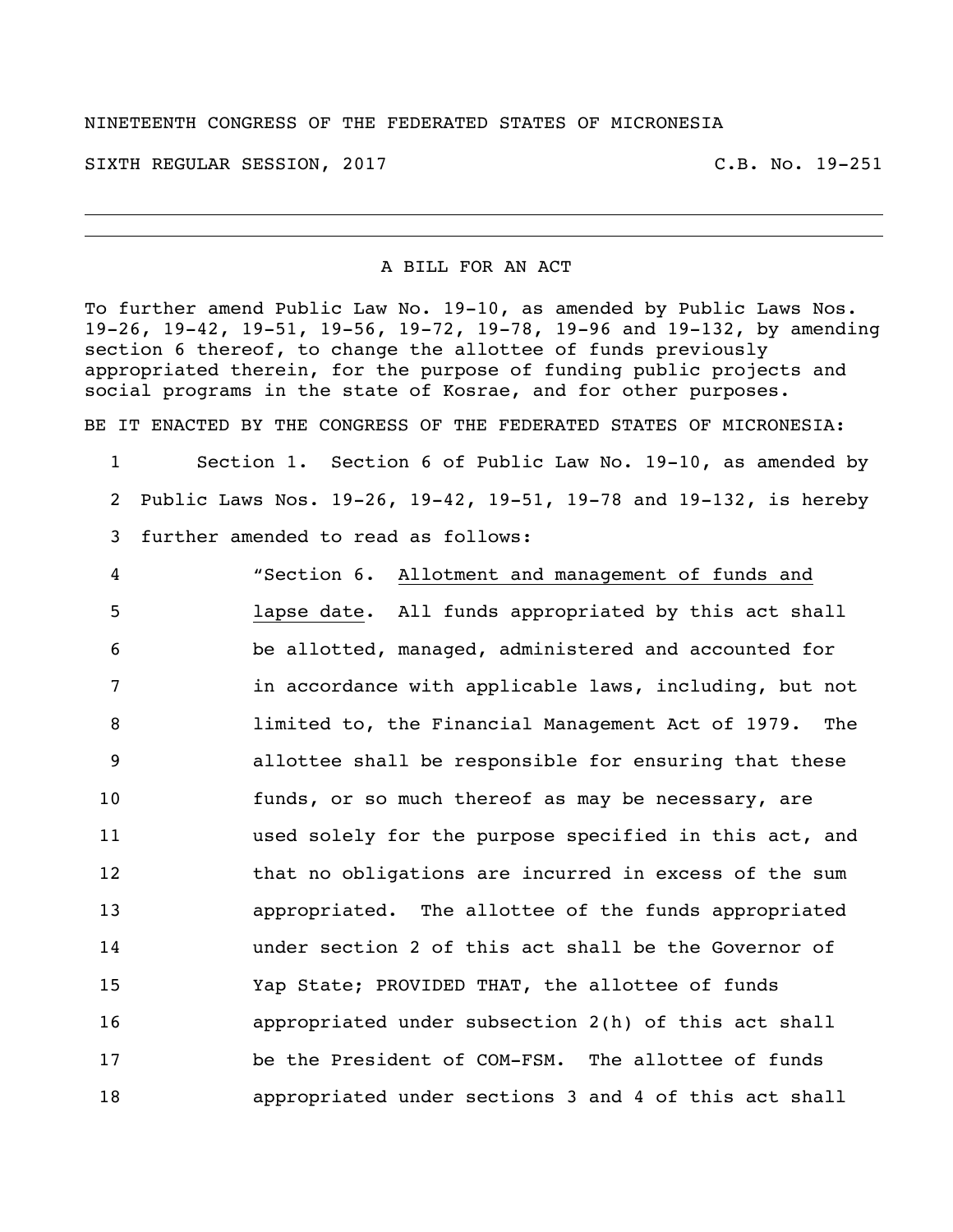C.B. No. 19-251

| $\mathbf{1}$ | be the President of the Federated States of Micronesia            |
|--------------|-------------------------------------------------------------------|
| 2            | or his designee; PROVIDED THAT, the allottee of funds             |
| 3            | appropriated under subsections $3(a)$ , $(b)$ , $(c)$ , $(d)$ ,   |
| 4            | (e), $(f)$ , $(g)$ , $(h)$ , $9(i)$ , $(j)$ and $(k)$ of this act |
| 5            | shall be the Mayor of Lelu Town Government; the                   |
| 6            | allottee of funds appropriated under subsections 3(o)             |
| 7            | and $3(y)$ of this act shall be the Mayor of Tafunsak             |
| 8            | Municipal Government or his designee; the allottee of             |
| 9            | funds appropriated under subsections 4(2)(g) and                  |
| 10           | 4(2)(h) shall be the Secretary of the Department of               |
| 11           | Transportation, Communications and Infrastructure; the            |
| 12           | allottee of funds appropriated under subsections                  |
| 13           | $4(3)(a)$ , $4(3)(b)$ and $4(3)(d)$ of this act shall be the      |
| 14           | Pohnpei Transportation Authority; and the allottee of             |
| 15           | funds appropriated under subsections 4(3)(f) and                  |
| 16           | 4(3)(h) of this act shall be the Pohnpei Utility                  |
| 17           | Corporation. The allottee of funds appropriated under             |
| 18           | subsections $5(1)$ , $5(3)$ and $5(6)$ of this act shall be       |
| 19           | the Governor of Chuuk State or his designee.<br>The               |
| 20           | allottee of funds appropriated under subsection 5(2)              |
| 21           | of this act shall be the Mortlock Islands Development             |
| 22           | Authority. The allottee of funds appropriated under               |
| 23           | subsection 5(4) of this act shall be the Southern                 |
| 24           | Namoneas Development Authority. The allottee of funds             |
| 25           | appropriated under subsection 5(5) of this act shall              |

of 3